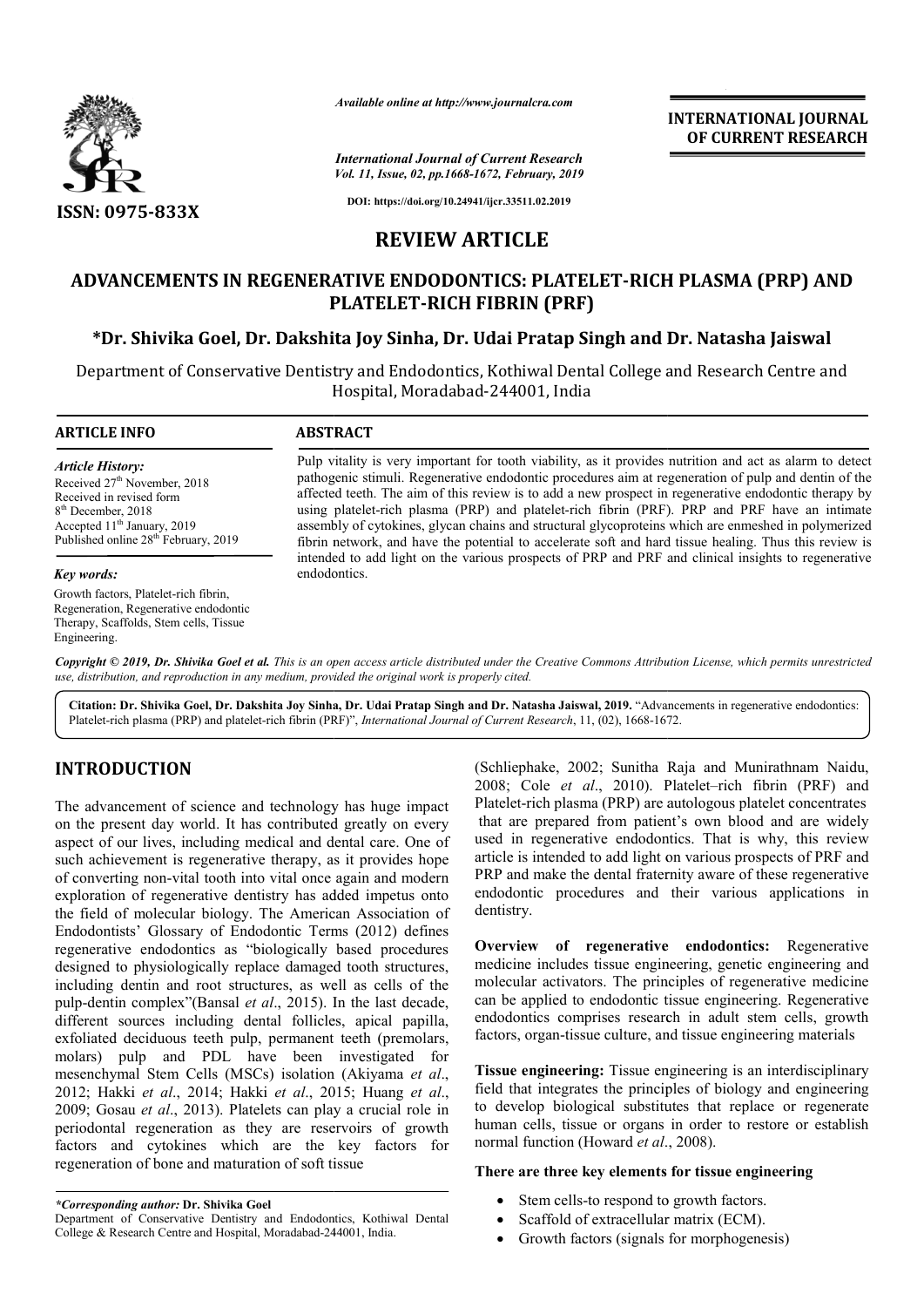

**Fig.1. The major domains of research required to develop regenerative endodontic procedures**



**Fig. 2. Triad of tissue engineering**

**Stem cells**: They are defined as clonogenic cells capable of both self-renewal and multiline age differentiation since they are thought to be undifferentiated cells with varying degrees of potency and plasticity.

# **Classification of Stem Cells**

# **On the basis of origin**

- Embryonic stem cells (ES Cells)
- Somatic/ Adult/ Post-natal/ Mesenchymal stem cells (AS Cells)

#### **On the basis of Source**

**Autologous:** Obtained from same individual to whom they will be implanted.

**Allogenic:** Obtained from the donor of same species.

**Xenogenic:** Obtained from the donor of another species.

**Syngenic/ Isogenic:** Obtained from genetically identical organisms, twins, clones or highly inbred research animals.

#### **On the basis of Potency (Range of differentiation)**

**Totipotent:** can differentiate into all embryonic and extra embryonic cell types.

**Pluripotent:** can differentiate into all types of cells except cells of the embryonic membrane.

**Unipotent:** can differentiate into only one type of cells.

**Multipotent:** can differentiate into more than one mature cell.<br> **Unipotent:** can differentiate into only one type of cells.<br> **Scaffold:** A Scaffold is thought of as a 3-dimensional construct or support substance used for several tissue engineering applications. The primary function of the scaffold is to provide a template to introduce the progenitor MSCs to the specific site of interest and to provide interim mechanical stability for tissue growth and integration. ruct or support substance used<br>heering applications. The primary fur-<br>provide a template to introduce the<br>pecific site of interest and to provid-<br>ity for tissue growth and integration.

# **Types of scaffold**

#### **Biological/natural scaffolds**

**Examples:** collagen, silk, dentin, chitosan, fibrin and Platelet rich plasma.

**Artificial scaffolds:** These are synthetic polymers like polylactic acid (PLA), polyglycolic copolymers, polylactic-co-glycolicacid (PLGA), hydroxyapatite (HA), tricalcium phosphate (TCP), bioceramics, titanium and calcium polyphosphate (CPP). collagen, silk, dentin, chitosan, fibrin and Platelet<br>
1.<br> **scaffolds:** These are synthetic polymers like<br>
acid (PLA), polyglycolic acid (PGA), and their

**Growth factors:** Growth factors are extracellularly secreted signals governing morphogenesis /organogenesis during epithelial-mesenchymal interactions. They regulate the (HA), tricalcium phosphate (TCP), bioceramics, titanium and calcium polyphosphate (CPP).<br> **Growth factors:** Growth factors are extracellularly secreted<br>
signals governing morphogenesis /organogenesis during<br>
epithelial-mes type, and mediate key cellular events in tissue regeneration.

# **Methods of regenerative procedures ethods regenerative procedures**

#### **The various regenerative endodontic techniques are**

- Root canal revascularization via blood clotting
- Postnatal stem cell therapy
- Pulp implantation
- Scaffold implantation
- Injectable scaffold delivery
- Three-dimensional cell printing
- Gene delivery.

# **Platelet-rich plasma (PRP)**

**Definition:** Platelet-rich plasma (PRP) is defined as a portion of the plasma fraction of autologous blood having a platelet • Three-dimensional cell printing<br>
• Gene delivery.<br> **Platelet-rich plasma (PRP)** is defined as a portion<br>
of the plasma fraction of autologous blood having a platelet<br>
concentration above baseline (Mehta and Watson, 2008; 2001). PRP also has been referred to as platelet-enriched plasma, platelet-rich concentrate, autologous platelet gel and platelet releasate.

**Classification:** Four main generations of preparations can be defined, depending on their cell content and fibrin architecture. rich concentrate, autologous platelet gel and<br>Four main generations of preparations can be<br>ng on their cell content and fibrin architecture.

Pure Platelet-Rich Plasma (P-PRP) or leucocyte poor PRP: Products are preparations without leucocytes and with a lowdensity fibrin network after activation.

Leucocyte and Platelet-Rich Plasma (L-PRP): Products are preparations with leucocytes and with a low density fibrin network after activation. It is in this generation that the largest number of commercial or experimental systems exist. leux is with leucocytes and with a low density<br>ter activation. It is in this generation that the l<br>commercial or experimental systems exist.

Pure platelet-rich fibrin (P-PRF) or leucocyte poor platelet**rich fibrin:** Preparations are without leucocytes and with a high-density fibrin network.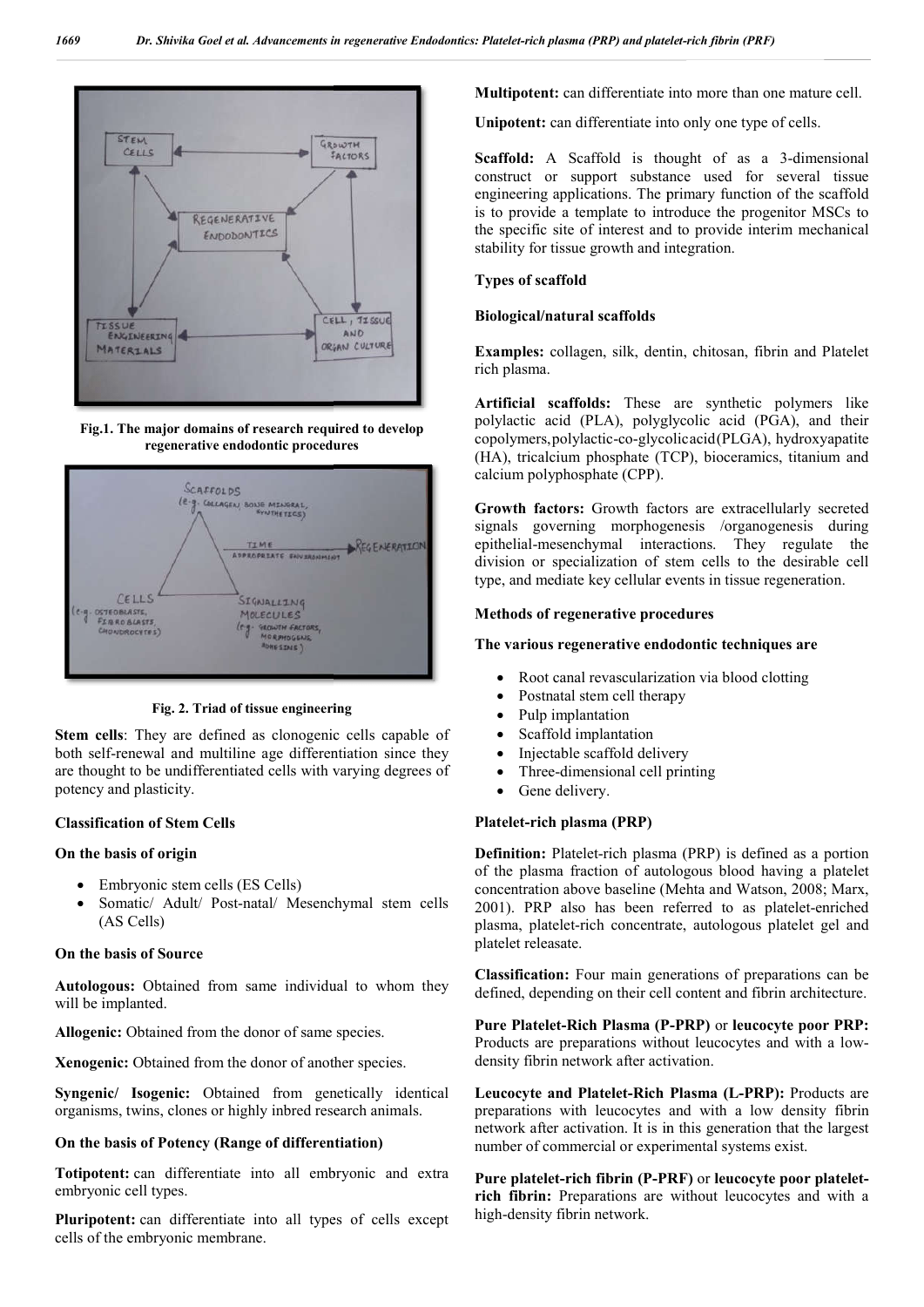These products only exist in a strongly activated gel form, and cannot be injected or used like traditional fibrin glues.

**Leucocyte and platelet-rich fibrin (L-PRF):** Or secondgeneration PRP products are preparations with leucocytes and with a high-density fibrin network.

#### **Components of PRP**

#### **The specific components of PRP are**

- Platelet derived growth factor (PDGF)
- Transforming growth factors (TGFs)

#### **Both of these are contained in the alpha-granules of platelets**

- Fibronectin
- Vitronectin
- Fibrin

These are called cell adhesion molecules found in plasma. Platelet-derived growth factor (PDGF) is the evolutionary sentinel growth factor that triggers the wound healing process.

#### **It exists in three isomeric forms**

- PDGF-AA
- PDGF-BB
- PDGF-AB

**Mechanism of action:** PRP functions as a tissue sealant and drug delivery system (Eppley *et al*., 2004), with the platelets initiating wound repair by releasing locally acting growth factors (Everts *et al*., 2006; Knighton *et al*., 1986; Knighton *et al*., 1988). Via α- granules degranulation. Platelets in PRP also play a role in host defense mechanism at the wound site by producing signalling proteins that attract macrophages.

**Preparation and activation of PRP:** PRP is obtained from a sample of patients' blood drawn at the time of treatment. A 30 cc venous blood draw will yield 3-5 cc of PRP depending on the baseline platelet count of an individual, the device used, and the technique employed.

The blood draw occurs with the addition of an anticoagulant, such as citrate dextrose A to prevent platelet activation prior to its use. Activation is done by adding thrombin or calcium to the concentrate resulting in a gelatinous platelet gel. There are many ways of preparing PRP. It can be prepared by the PRP method or by the buffy-coat method (Sweeny and Grossman, 2002; Welsh, 2000).

# **Buffy coat method**

- WB should be stored at 20°C to 24°C before centrifugation.
- Centrifuge WB at a 'high' speed.
- Three layers are formed because of its density: The bottom layer consisting of RBCs, the middle layer consisting of platelets and WBCs and the top PPP layer.
- Remove supernatant plasma from the top of the container.
- Transfer the buffy-coat layer to another sterile tube.
- Centrifuge at low speed to separate WBCs or use leucocyte filtration filter.

# **Clinical applications: (Froum** *et al***., 2002; Arora** *et al***., 2009)**

- Endodontics: PRP has been used successfully in the treatment of periapical lesions, infected necrotic pulp tissues, open apex.
- Ridge augmentation can be achieved with the use of PRP.
- In sinus lift procedures, PRP accelerates the healing and reduces the healing time with stable bone gain.
- Socket preservation to maintain the alveolar bone height is possible.
- Intrabony defects or osseous defects have shown bone fill with the use of PRP.
- Jaw reconstruction surgeries.
- Soft tissue procedures like gingival grafts, sub epithelial grafts, and so forth, because of the property of PRP of accelerating soft tissue healing.

**Commercially available PRP kits:** PRP devices can be usually divided into lower (2.5-3 times baseline concentration) and higher (5-9 times baseline concentration) systems. The high-yielding devices include Biomet GPS II and III (platelet count 3-8×); Harvest SmartPRep 2 APC+(4-6×); ArterioCyte-Medtronic Magellan  $(3-7\times)$ . The lower concentration systems include Arthrex ACP (2-3×), Cascade PRP therapy  $(1-1.5\times)$ and PRGF (2-3×) (21-25).

#### **Platelet-rich fibrin**

**WHAT IS PRF?** PRF is often named as Choukroun's PRF after its inventor (Dohan *et al*., 2006; Choukroun *et al*., 2001). Who invented this in France in 2001. It is a second-generation platelet concentrate.

**PRF** preparation: The procedure involves drawing of blood that is collected into test tubes without an anticoagulant and needs to be centrifuged instantaneously. A tabletop centrifuge can be used for this purpose at 3,000 rpm for 10 minutes. The resultant product consists of the three layers (Fig. 3).

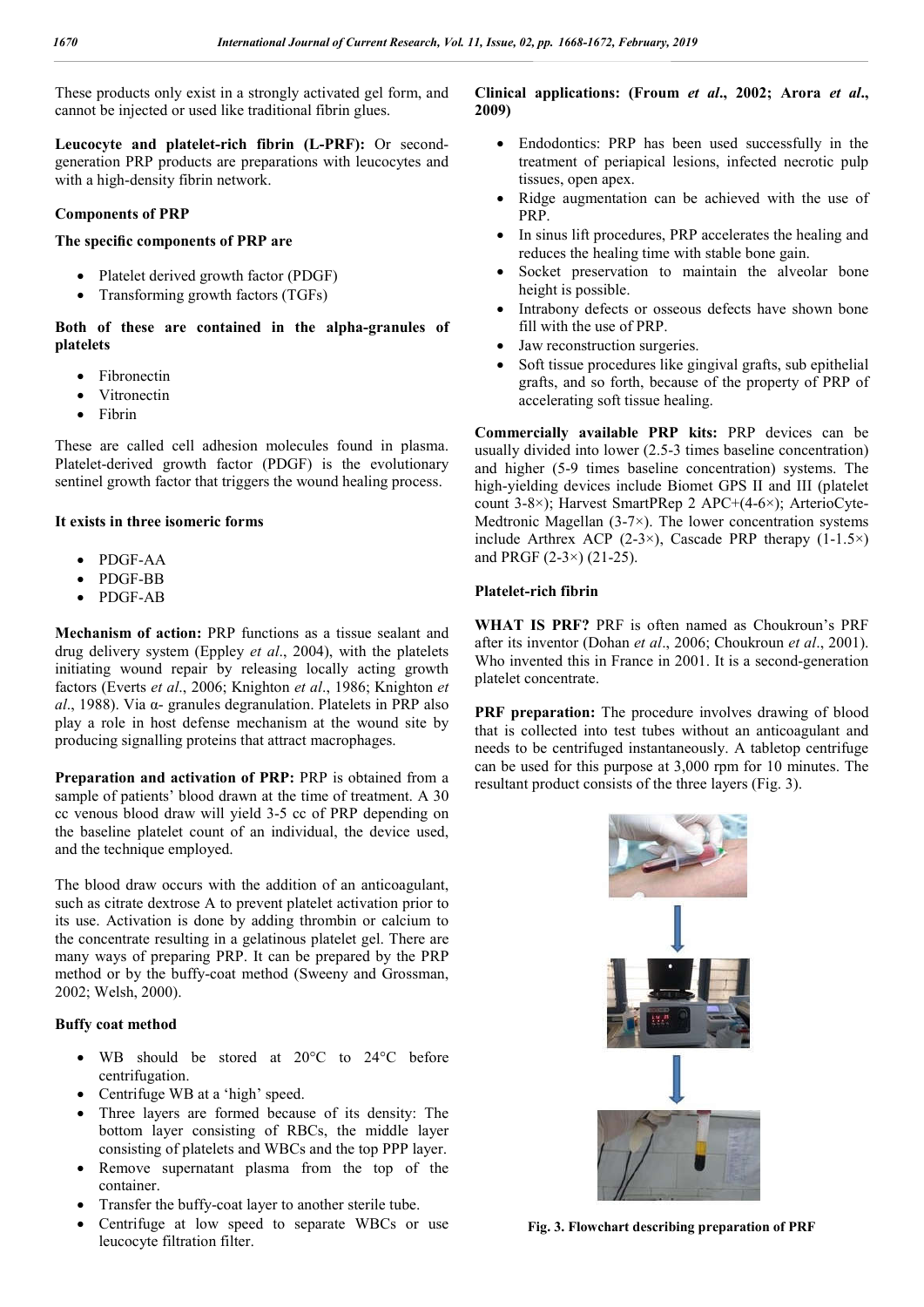- Straw coloured fraction of acellular platelet poor plasma (PPP) at peak level
- PRF clot in intermediate level
- Red fraction of red blood cell (RBCs) at the base level

#### **Oral implications of PRF**

- with bone grafts to hasten the healing in lateral sinus floor elevation procedures.
- Protection and stabilization of graft materials during ridge augmentation procedures.
- Socket preservation after tooth extraction or avulsion.
- Regenerative procedures in treatment of 3 3-walled osseous defect.
- It should be in the treatment of combined periodontic periodonticendodontic lesion
- Treatment of furcationdefect.
- PRF enhances palatal wound healing after free gingival graft.
- Filling of cystic cavity

#### **Regenerative endodontic applications of PRF applications of PRF**

- Shivashankar *et al*. described a case report highlighting the combined use of graft material (PRF and hydroxyapatite [HA] and barrier membrane in the hydroxyapatite [HA] and barrier membrane in the treatment of large periapical lesion (Shivashankar *et al.*, 2013).
- Jayalakshmi *et al*. used PRF in combination with beta Jayalakshmi *et al*. used PRF in combination with beta tricalcium phosphate (β-TCP) bone graft in the treatment of periapical cyst (Jayalakshmi et al., 2012).
- Keswani *et al*. reported that PRF might serve as a potentially ideal scaffold in revascularization of immature permanent teeth with necrotic pulps as it is rich in growth factors, enhances cellular proliferation and differentiation, and acts as a matrix for tissue ingrowth (Keswani and Pandey, 2013 Keswani *et al.* reported that PRF might serve as a potentially ideal scaffold in revascularization of immature permanent teeth with necrotic pulps as it is rich in growth factors, enhances cellular proliferation and diffe
- Huang *et al*. conducted an investigation into the biological effects of PRF on human dental pulp cells (Huang *et al*., 2010). conducted an investigation into<br>ts of PRF on human dental pulp<br>10.<br>*l.* reported affirmative results<br>*g* PRF (Hiremath *et al.*, 2012).
- Hiremath *et al*. reported affirmative results with pulpotomy using PRF (Hiremath et al., 2012).

#### **Conclusion**

However, many teeth are not given the opportunity to be saved by endodontic treatment and instead are extracted, with subsequent placement of an artificial prosthesis, such as an implant. and instead are extracted, with<br>
F an artificial prosthesis, such as an<br>
inch fibrin (PRF)

# **Table 1 1. Differences between prp & prf**

| 7                                                                              | Dr. Shivika Goel et al. Advancements in regenerative Endodontics: Platelet-rich plasma (PRP) and platelet-rich fibrin (PRF)                                                                                                                                                                                                                                                                                                                                                                                                                                                                                                                                                                                                                                                                                                                                                                                                                                                                                                                                                             |                                                                                                                                                                                                                                                                                                                                                                                                                                                                                                                                                                                                                                                                                                                                                                                                                                                                                                                                                                                                                                                                                                                                                                             |
|--------------------------------------------------------------------------------|-----------------------------------------------------------------------------------------------------------------------------------------------------------------------------------------------------------------------------------------------------------------------------------------------------------------------------------------------------------------------------------------------------------------------------------------------------------------------------------------------------------------------------------------------------------------------------------------------------------------------------------------------------------------------------------------------------------------------------------------------------------------------------------------------------------------------------------------------------------------------------------------------------------------------------------------------------------------------------------------------------------------------------------------------------------------------------------------|-----------------------------------------------------------------------------------------------------------------------------------------------------------------------------------------------------------------------------------------------------------------------------------------------------------------------------------------------------------------------------------------------------------------------------------------------------------------------------------------------------------------------------------------------------------------------------------------------------------------------------------------------------------------------------------------------------------------------------------------------------------------------------------------------------------------------------------------------------------------------------------------------------------------------------------------------------------------------------------------------------------------------------------------------------------------------------------------------------------------------------------------------------------------------------|
| $\bullet$<br>the PRF clot (28).<br>$\bullet$<br>defect.<br>$\bullet$<br>graft. | Straw coloured fraction of acellular platelet poor<br>plasma (PPP) at peak level<br>PRF clot in intermediate level<br>Red fraction of red blood cell (RBCs) at the base level<br>ecently, PRF box (Process, Nice, France) has been<br>nounced. It is formulated to produce homogenously<br>ickened hydrated membrane and an exudate rich in platelets,<br>akocytes, vitronectin and fibronectin expressed from the<br>brin clots. It has improved the issues regarding the handling<br>ral implications of PRF<br>PRF and PRF membrane have been used in combination<br>with bone grafts to hasten the healing in lateral sinus floor<br>elevation procedures.<br>Protection and stabilization of graft materials during ridge<br>augmentation procedures.<br>Socket preservation after tooth extraction or avulsion.<br>Regenerative procedures in treatment of 3-walled osseous<br>It should be in the treatment of combined periodontic-<br>endodontic lesion<br>Treatment of furcationdefect.<br>PRF enhances palatal wound healing after free gingival<br>Filling of cystic cavity | Regenerative endodontic applications of PRF<br>Shivashankar et al. described a case report highli<br>the combined use of graft material (PRI<br>hydroxyapatite [HA] and barrier membrane<br>treatment of large periapical lesion (Shivashankar<br>$2013$ ).<br>Jayalakshmi et al. used PRF in combination wit<br>$\bullet$<br>tricalcium phosphate $(\beta$ -TCP) bone graft i<br>treatment of periapical cyst (Jayalakshmi et al., 20<br>Keswani et al. reported that PRF might serve<br>potentially ideal scaffold in revascularization<br>immature permanent teeth with necrotic pulps a<br>rich in growth factors, enhances cellular prolife<br>and differentiation, and acts as a matrix for<br>ingrowth (Keswani and Pandey, 2013).<br>Huang et al. conducted an investigation in<br>٠<br>biological effects of PRF on human dental pulp<br>(Huang et al., 2010).<br>Hiremath et al. reported affirmative results<br>pulpotomy using PRF (Hiremath et al., 2012).<br>Conclusion<br>However, many teeth are not given the opportunity to be<br>by endodontic treatment and instead are extracted<br>subsequent placement of an artificial prosthesis, such<br>implant. |
|                                                                                | Table 1. Differences between prp & prf                                                                                                                                                                                                                                                                                                                                                                                                                                                                                                                                                                                                                                                                                                                                                                                                                                                                                                                                                                                                                                                  |                                                                                                                                                                                                                                                                                                                                                                                                                                                                                                                                                                                                                                                                                                                                                                                                                                                                                                                                                                                                                                                                                                                                                                             |
| S. No.                                                                         | Platelet-rich plasma (PRP)                                                                                                                                                                                                                                                                                                                                                                                                                                                                                                                                                                                                                                                                                                                                                                                                                                                                                                                                                                                                                                                              | Platelet-rich fibrin (PRF)                                                                                                                                                                                                                                                                                                                                                                                                                                                                                                                                                                                                                                                                                                                                                                                                                                                                                                                                                                                                                                                                                                                                                  |
| 1)                                                                             | Introduced by Whitmen et al in 1997                                                                                                                                                                                                                                                                                                                                                                                                                                                                                                                                                                                                                                                                                                                                                                                                                                                                                                                                                                                                                                                     | Introduced by Choukroun et al in 2001                                                                                                                                                                                                                                                                                                                                                                                                                                                                                                                                                                                                                                                                                                                                                                                                                                                                                                                                                                                                                                                                                                                                       |
| $\overline{2)}$                                                                | Preparation of PRP is a two-step procedure<br>1 <sup>st</sup> step-PRP is produced by separation of platelet concentrate<br>from platelet poor plasma, white $\&$ red cell fraction (2400<br>rpm for 10 minutes)<br>2 <sup>nd</sup> step-Exogenous thrombin or other activators like calcium<br>chloride or calcium gluconate is added (3600 rpm for 15<br>minutes)<br>Artery                                                                                                                                                                                                                                                                                                                                                                                                                                                                                                                                                                                                                                                                                                           | Preparation of PRF is a single step procedure without adding any<br>anticoagulant i.e. RBC base layer, acellular plasma on top & PRF clot<br>in the middle (at 3000 rpm for 10 minutes)<br>Acellular Plasma (PPP)                                                                                                                                                                                                                                                                                                                                                                                                                                                                                                                                                                                                                                                                                                                                                                                                                                                                                                                                                           |
|                                                                                | <b>Hasma</b><br>PRP<br>White bloo<br>cells<br>Platelet<br>&WBC<br>Platelet<br>RBC<br>blood cell<br>[After centrifugation]<br>[Blood components]                                                                                                                                                                                                                                                                                                                                                                                                                                                                                                                                                                                                                                                                                                                                                                                                                                                                                                                                         | Fibrin clot (PRF)<br>Red corpuscules base.                                                                                                                                                                                                                                                                                                                                                                                                                                                                                                                                                                                                                                                                                                                                                                                                                                                                                                                                                                                                                                                                                                                                  |
| 3)                                                                             | The preparation of PRP takes more time                                                                                                                                                                                                                                                                                                                                                                                                                                                                                                                                                                                                                                                                                                                                                                                                                                                                                                                                                                                                                                                  | Chair side preparation of PRF is easy and fast                                                                                                                                                                                                                                                                                                                                                                                                                                                                                                                                                                                                                                                                                                                                                                                                                                                                                                                                                                                                                                                                                                                              |
| 4)                                                                             | Preparation of PRP is more technique sensitive                                                                                                                                                                                                                                                                                                                                                                                                                                                                                                                                                                                                                                                                                                                                                                                                                                                                                                                                                                                                                                          | Preparation of PRF less technique sensitive                                                                                                                                                                                                                                                                                                                                                                                                                                                                                                                                                                                                                                                                                                                                                                                                                                                                                                                                                                                                                                                                                                                                 |
| 5)                                                                             | There is drastic activation due to addition of calcium chloride                                                                                                                                                                                                                                                                                                                                                                                                                                                                                                                                                                                                                                                                                                                                                                                                                                                                                                                                                                                                                         | Slow physiological polymerization                                                                                                                                                                                                                                                                                                                                                                                                                                                                                                                                                                                                                                                                                                                                                                                                                                                                                                                                                                                                                                                                                                                                           |
|                                                                                | etc. & rapid polymerization                                                                                                                                                                                                                                                                                                                                                                                                                                                                                                                                                                                                                                                                                                                                                                                                                                                                                                                                                                                                                                                             |                                                                                                                                                                                                                                                                                                                                                                                                                                                                                                                                                                                                                                                                                                                                                                                                                                                                                                                                                                                                                                                                                                                                                                             |
| 6)                                                                             | The structure of PRP consists of dense network of<br>monofibres                                                                                                                                                                                                                                                                                                                                                                                                                                                                                                                                                                                                                                                                                                                                                                                                                                                                                                                                                                                                                         | The structure of PRF is flexible three-dimensional fibrin network                                                                                                                                                                                                                                                                                                                                                                                                                                                                                                                                                                                                                                                                                                                                                                                                                                                                                                                                                                                                                                                                                                           |
| 7)                                                                             | Concentration of cytokines in PRP is less                                                                                                                                                                                                                                                                                                                                                                                                                                                                                                                                                                                                                                                                                                                                                                                                                                                                                                                                                                                                                                               | Increased concentration of cytokines in PRF                                                                                                                                                                                                                                                                                                                                                                                                                                                                                                                                                                                                                                                                                                                                                                                                                                                                                                                                                                                                                                                                                                                                 |
| 8)                                                                             | PRP shows weaker healing kinetics                                                                                                                                                                                                                                                                                                                                                                                                                                                                                                                                                                                                                                                                                                                                                                                                                                                                                                                                                                                                                                                       | PRF has consistent & stronger healing kinetics                                                                                                                                                                                                                                                                                                                                                                                                                                                                                                                                                                                                                                                                                                                                                                                                                                                                                                                                                                                                                                                                                                                              |
| 9)                                                                             | PRP basically shows osteopromotive mechanism i.e. 81% of<br>total TGF-β1 & similar levels of PDGF-AB within $1st$ day<br>with significantly decreased release at $3.7 \& 14$ days.                                                                                                                                                                                                                                                                                                                                                                                                                                                                                                                                                                                                                                                                                                                                                                                                                                                                                                      | PRF releases its growth factors steadily with the peak level reaching<br>at 14 days corresponding to the growth pattern of periapical tissues                                                                                                                                                                                                                                                                                                                                                                                                                                                                                                                                                                                                                                                                                                                                                                                                                                                                                                                                                                                                                               |
| 10)                                                                            | PRP generates strong proliferation, but inhibits<br>differentiation of bone mesenchymal cells (BMSC)                                                                                                                                                                                                                                                                                                                                                                                                                                                                                                                                                                                                                                                                                                                                                                                                                                                                                                                                                                                    | PRF shows proliferation & differentiation of BMSC                                                                                                                                                                                                                                                                                                                                                                                                                                                                                                                                                                                                                                                                                                                                                                                                                                                                                                                                                                                                                                                                                                                           |
| 11)                                                                            | PRP has poor mechanical properties because of its liquid or                                                                                                                                                                                                                                                                                                                                                                                                                                                                                                                                                                                                                                                                                                                                                                                                                                                                                                                                                                                                                             | PRF has comparatively good mechanical properties                                                                                                                                                                                                                                                                                                                                                                                                                                                                                                                                                                                                                                                                                                                                                                                                                                                                                                                                                                                                                                                                                                                            |
| 12)                                                                            | gel form<br>PRP dissolve readily after application                                                                                                                                                                                                                                                                                                                                                                                                                                                                                                                                                                                                                                                                                                                                                                                                                                                                                                                                                                                                                                      | PRF does not dissolve quickly after application, instead it is                                                                                                                                                                                                                                                                                                                                                                                                                                                                                                                                                                                                                                                                                                                                                                                                                                                                                                                                                                                                                                                                                                              |
|                                                                                |                                                                                                                                                                                                                                                                                                                                                                                                                                                                                                                                                                                                                                                                                                                                                                                                                                                                                                                                                                                                                                                                                         | remodelled slowly in a similar way to a natural blood clot                                                                                                                                                                                                                                                                                                                                                                                                                                                                                                                                                                                                                                                                                                                                                                                                                                                                                                                                                                                                                                                                                                                  |